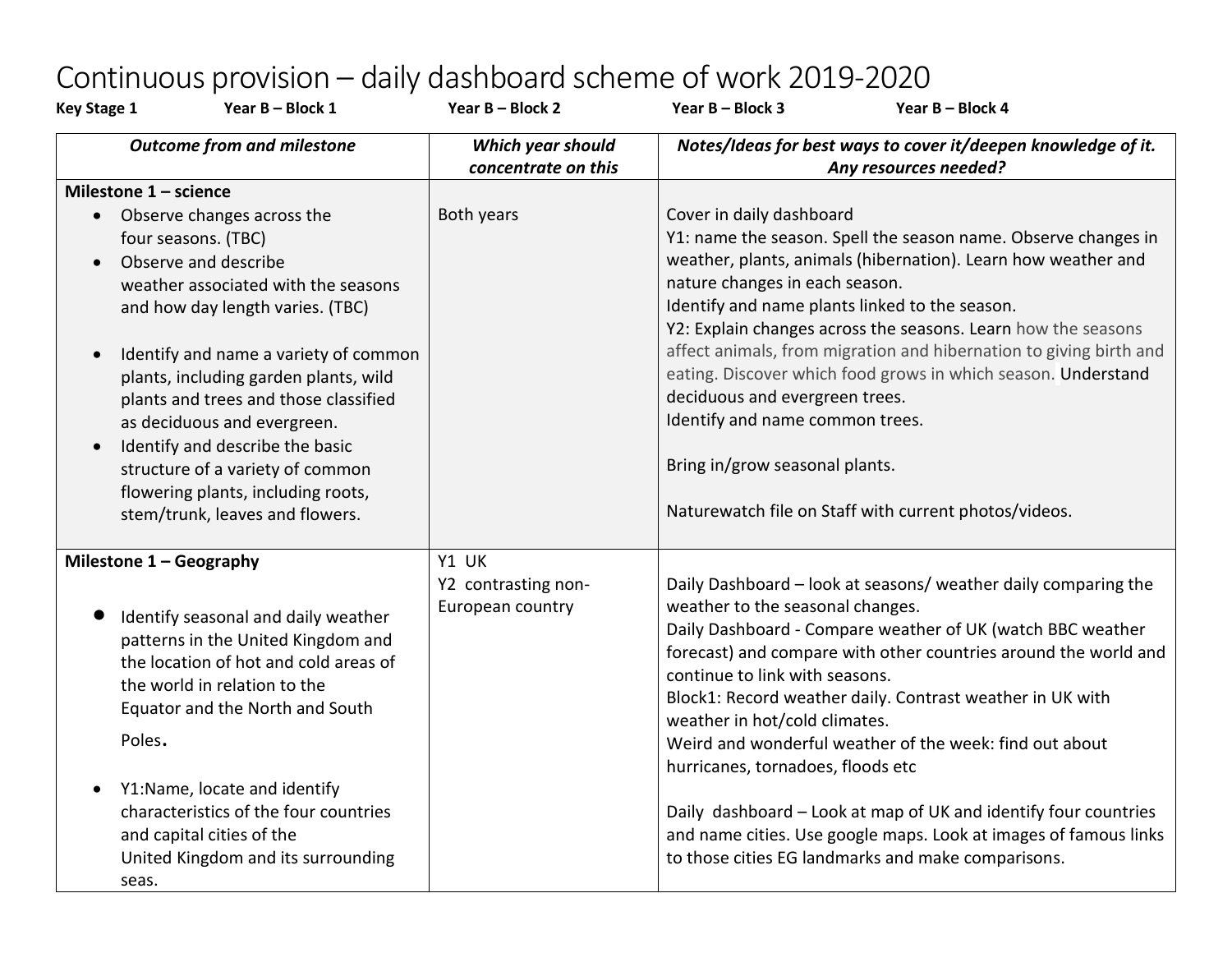| Use world maps, atlases and globes to<br>identify the UK and its countries.<br>Y2: Understand geographical<br>similarities and differences through<br>studying the human and physical<br>geography of a small area of the<br>United Kingdom and of a contrasting<br>non-European country.<br>Use world maps, atlases and globes to<br>identify countries studied.<br>Name and locate the world's<br>continents and oceans. | Daily dashboard – where in the world, use maps, globes and<br>google maps.<br>Block 1: Compare and explore different countries. Compare<br>Rotherham/Yorkshire with Africa/Arctic/Antarctica. Identify<br>countries linked with theme. Link to weather.<br>Use globe and link with the continents and oceans. |
|----------------------------------------------------------------------------------------------------------------------------------------------------------------------------------------------------------------------------------------------------------------------------------------------------------------------------------------------------------------------------------------------------------------------------|---------------------------------------------------------------------------------------------------------------------------------------------------------------------------------------------------------------------------------------------------------------------------------------------------------------|
| Milestone 1 - History<br>Use words and phrases such as: a long<br>time ago, recently, when my<br>parents/carers were children, years,<br>decades and centuries to describe<br>the passing of time.<br>Show an understanding of the concept<br>of nation and a nation's history.                                                                                                                                            | Daily dashboard - a year ago today, 10 years ago today and 100<br>years ago today. History fact. Photographs of images of objects<br>used in history e.g. the first mobile phone, typewriter, quills etc.                                                                                                     |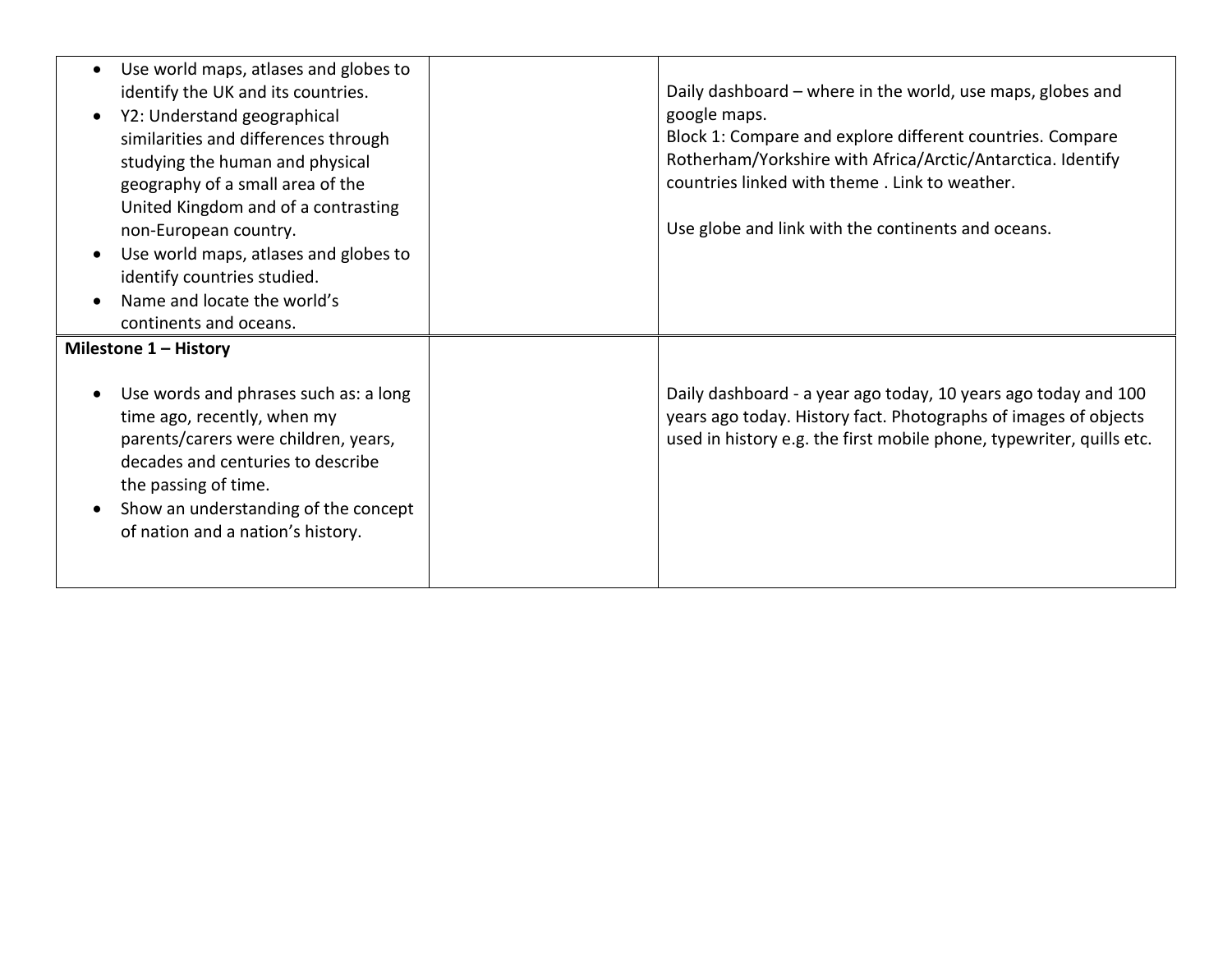| <b>Learning Objective</b>                                                                                                                                                                                                                                    | <b>Year Group</b> | Notes/Ideas for best ways to cover it/deepen knowledge of it.<br>Any resources needed?                                                                                                                                                                                  |
|--------------------------------------------------------------------------------------------------------------------------------------------------------------------------------------------------------------------------------------------------------------|-------------------|-------------------------------------------------------------------------------------------------------------------------------------------------------------------------------------------------------------------------------------------------------------------------|
| <b>MATHS</b><br>To recognise and use language relating to<br>dates, including days of the week, weeks,<br>months and years (TBC)                                                                                                                             | Y1/Y2             | Daily dashboard - everyday children write/read date. Today,<br>tomorrow, yesterday. Questioning e.g. today is Tuesday in 5 days<br>it will be Saturday? True or false?                                                                                                  |
| To understand time (hours, minutes, seconds)                                                                                                                                                                                                                 | Y1                | Daily dashboard and timetable - Four clocks. Its 9 o clock what<br>activity are we doing now.                                                                                                                                                                           |
| To tell the time to the hour and half past the<br>hour and draw the hands on a clock face to<br>show these times.                                                                                                                                            | Y1                | Daily dashboard - four clocks. Timetable.                                                                                                                                                                                                                               |
| Properties of shapes<br>To recognise and name common 2-D and 3-D<br>shapes, including:<br>2-D shapes [for example, rectangles<br>(including squares), circles and triangles]<br>3-D shapes [for example, cuboids<br>(including cubes), pyramids and spheres] | Y1                | Teach in "theme" time before starting "structures" theme.<br>Daily dashboard - explorify.<br>Teach in theme/continuous provision. Tinkering table                                                                                                                       |
| <b>Geometry - position and direction</b><br>To describe position, direction and movement,<br>including whole, half, quarter and three-<br>quarter turns                                                                                                      | Y1                | PE and computing                                                                                                                                                                                                                                                        |
| <b>Measures: Time</b><br>To know the number of minutes in an<br>$\bullet$<br>hour and number of hours in a day.<br>To tell and write time to 5 minutes,<br>including quarter past/to the hour.                                                               | Y <sub>2</sub>    | Daily dashboard - everyday children write/read date. Today,<br>tomorrow, yesterday. Questioning e.g. today is Tuesday in 5 days<br>it will be Saturday? True or false?<br>Daily dashboard and timetable - Four clocks. Its 9 o clock what<br>activity are we doing now. |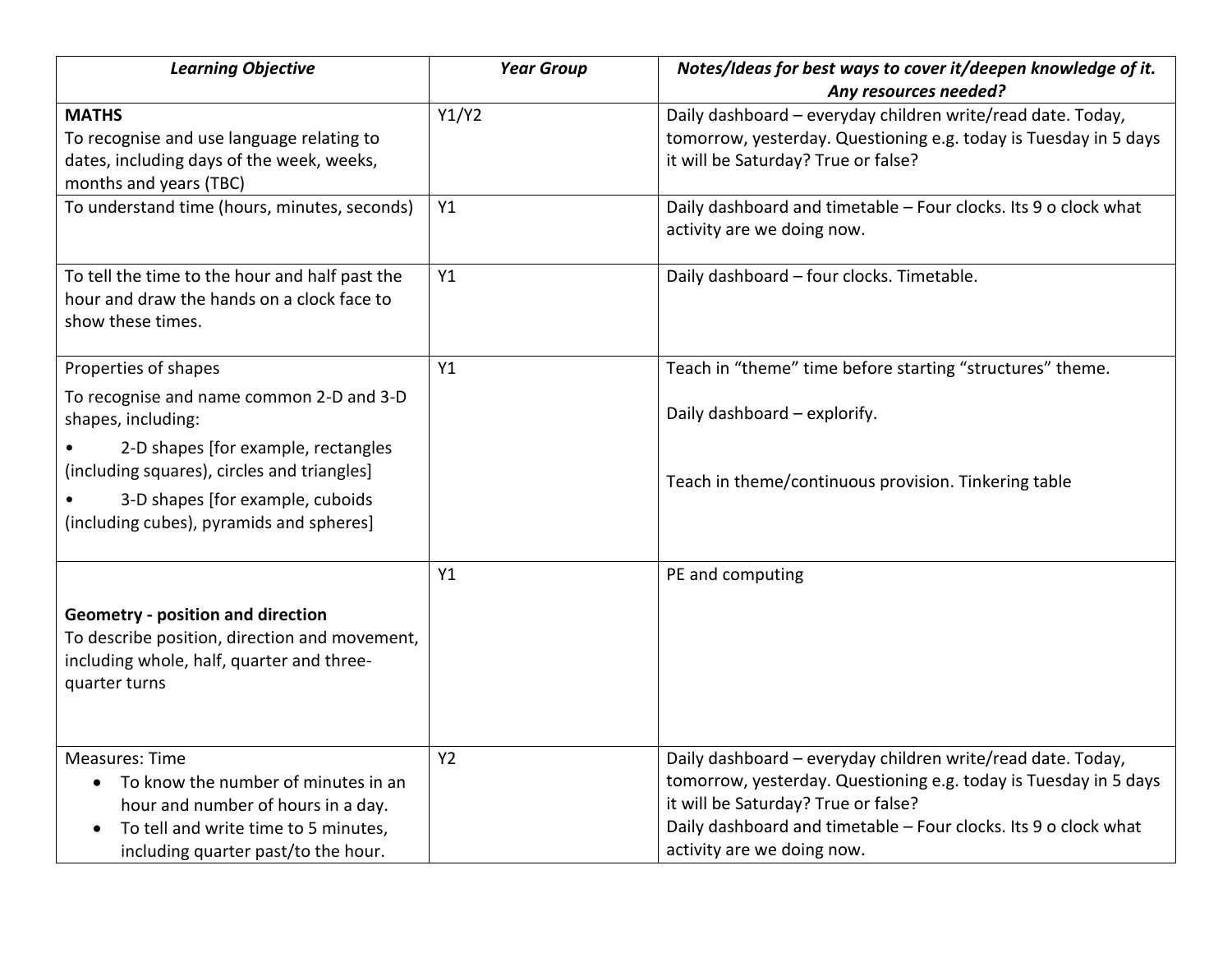| Draw the hands on a clock face to<br>show these times<br>To compare and sequence intervals of<br>time                                                                                                                                                                                                                                                                                                                                                                                |                |                                                                                                                                                                                                                                                              |
|--------------------------------------------------------------------------------------------------------------------------------------------------------------------------------------------------------------------------------------------------------------------------------------------------------------------------------------------------------------------------------------------------------------------------------------------------------------------------------------|----------------|--------------------------------------------------------------------------------------------------------------------------------------------------------------------------------------------------------------------------------------------------------------|
| Properties of shape<br>To identify and describe the properties<br>of 2-D shapes, including the number of<br>sides and line symmetry in a vertical<br>line<br>To identify and describe the properties<br>of 3-D shapes, including the number of<br>edges, vertices and faces<br>To identify 2-D shapes on the surface<br>of 3-D shapes, [for example, a circle on<br>a cylinder and a triangle on a pyramid]<br>To compare and sort common 2-D and<br>3-D shapes and everyday objects | Y <sub>2</sub> | Teach in theme/continuous provision. Tinkering table                                                                                                                                                                                                         |
| Position and direction<br>To order and arrange combinations of<br>$\bullet$<br>mathematical objects in patterns and<br>sequences<br>To use mathematical vocabulary to<br>describe position, direction and<br>movement, including movement in a<br>straight line and distinguishing<br>between rotation as a turn and in<br>terms of right angles for quarter, half<br>and three-quarter turns (clockwise and<br>anticlockwise).                                                      | <b>Y2</b>      | PE and computing                                                                                                                                                                                                                                             |
| <b>Statistics</b><br>To interpret and construct simple<br>pictograms, tally charts, block diagrams<br>and simple tables                                                                                                                                                                                                                                                                                                                                                              | <b>Y2</b>      | Daily dashboard - comparing weather (link with seasons and days<br>of the week.) Watching weather and reading thermometers to<br>compare their predictions with the temperature we record.<br>Tally chart birthdays etc, looking at data on daily dashboard. |